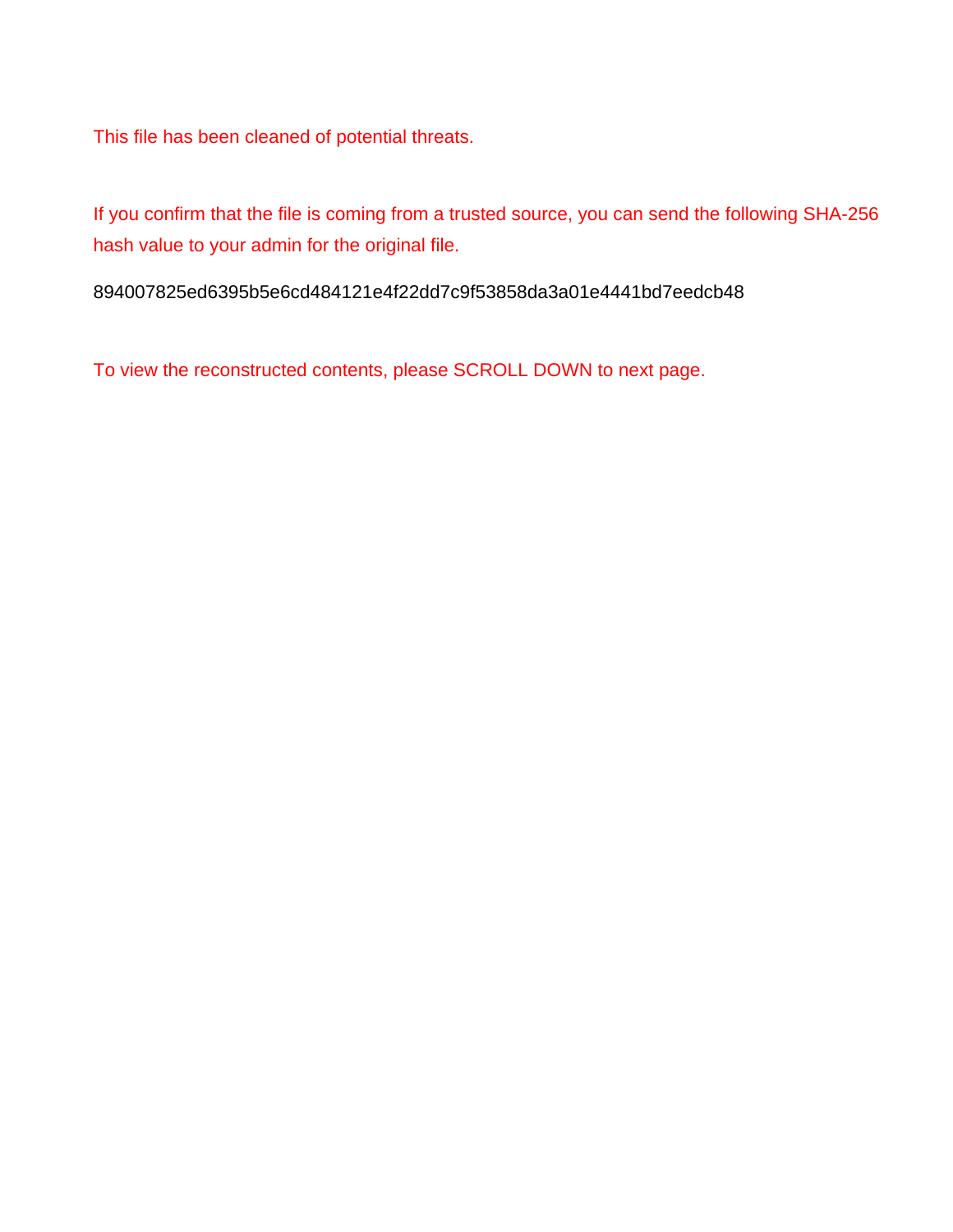# Course Specifications of Clinical pathology for Master degree in Paediatrics Hepatology

- 1. Program Title: Master degree in pediatrics hepatology
- 2. Minor/major element of the program: minor
- 3. Department offering the program: Pediatric hepatology department
- 4. Department offering the course: Clinical pathology Department
- 5. Academic year/level: First part

# **A. Basic Information**

Title: Clinical pathology for Master degree in paediatrics hepatology Total hours:

| <b>Total hours</b> | Tutorial/clinical Practical | <b>Lectures</b> |
|--------------------|-----------------------------|-----------------|
| 15 hours           |                             | 15 hours        |

# **B. Professional Information**

# **1. Course aims:**

The aim of this course is to provide the student with the basic clinical pathology knowledge and skills essential for the practice of Pediatric hepatology specialty and necessary to gain further training and practice in the field of Pediatrics hepatology .

# 2. Intended Learning Outcomes of Course (ILOs)

# **a) Knowledge and Understanding:**

By the end of the course, the student is expected to be able to:

a.1 Describe the common diagnostic and laboratory techniques necessary

to establish diagnosis of common pediatric hepatobiliary diseases.

# **b) Intellectual Skills**

By the end of the course, the student is expected to be able to:

b.1 Interpret data acquired through laboratory tests to reach a provisional diagnosis for pediatric hepatobiliary problems .

b.2 Select from different diagnostic laboratory tests the ones that help reaching a final diagnosis for pediatric hepatobiliary problems.

b.3 link between knowledge for professional problem solving .

b.4Identify different pediatric hepatobiliary problems and find solutions for them based on proper understanding and evaluation of laboratory tests results.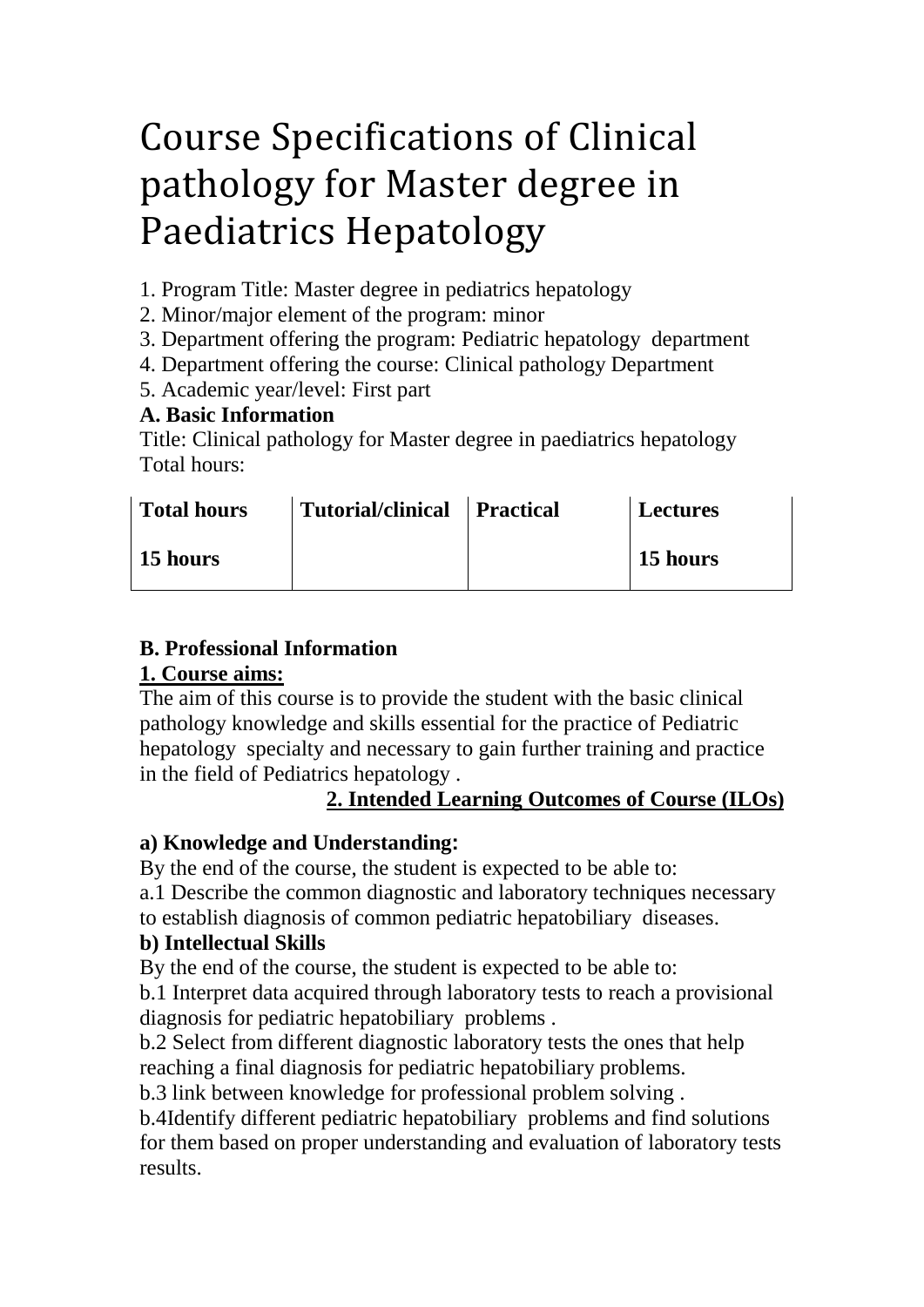#### **c) Professional and Practical Skills**

By the end of the course, the student is expected to be able to:

c.1 understand and evaluate laboratory tests reports.

# **d) General and Transferable Skills**

By the end of the course, the student is expected to be able to:

d1. Communicate effectively by different types of effective communication .

d2. Use appropriate computer program packages and the internet to serve the development of professional practiced3. Assess himself and identify his personal learning needs.

d4. Use of different sources for information and knowledge.

d5. Manage time effectively .

d6. Maintain Continuous self-learning.

#### *<sup>U</sup>***3- Contents**

| Tutorial/Practical    | Lecture      | No.            | Topic               |  |
|-----------------------|--------------|----------------|---------------------|--|
|                       |              | <b>Of</b>      |                     |  |
|                       |              | hours          |                     |  |
|                       | $\mathbf{1}$ | $\mathbf{1}$   | Introduction to     |  |
|                       |              |                | diagnostic testing  |  |
|                       | 3            | 3              | Blood studies:      |  |
|                       |              |                | Hematology and      |  |
|                       |              |                | coagulation         |  |
|                       | $\mathbf{1}$ | $\mathbf{1}$   | Urine studies       |  |
|                       | $\mathbf{1}$ | $\overline{1}$ | Stool studies       |  |
|                       | $\mathbf{1}$ | $\overline{1}$ | Cerebrospinal fluid |  |
|                       |              |                | studies             |  |
|                       | 1            | $\mathbf{1}$   | Clinical            |  |
|                       |              |                | chemistry studies   |  |
|                       | $\mathbf{1}$ | $\mathbf{1}$   | Microbiological     |  |
|                       |              |                | studies             |  |
|                       | $\mathbf{1}$ | $\mathbf{1}$   | Immunodiagnostic    |  |
|                       |              |                | studies             |  |
|                       | 15           | 15             | Total               |  |
| :Teaching methods - 4 |              |                |                     |  |

# .4.1Lectures

4.2. Attending and participating in scientific conferences, workshops and thesis discussions. (To acquire the general and transferable skills) **5- Methods of Students assessment:**

 .5.1Research assignments (to assess intellectual skills & general and transferable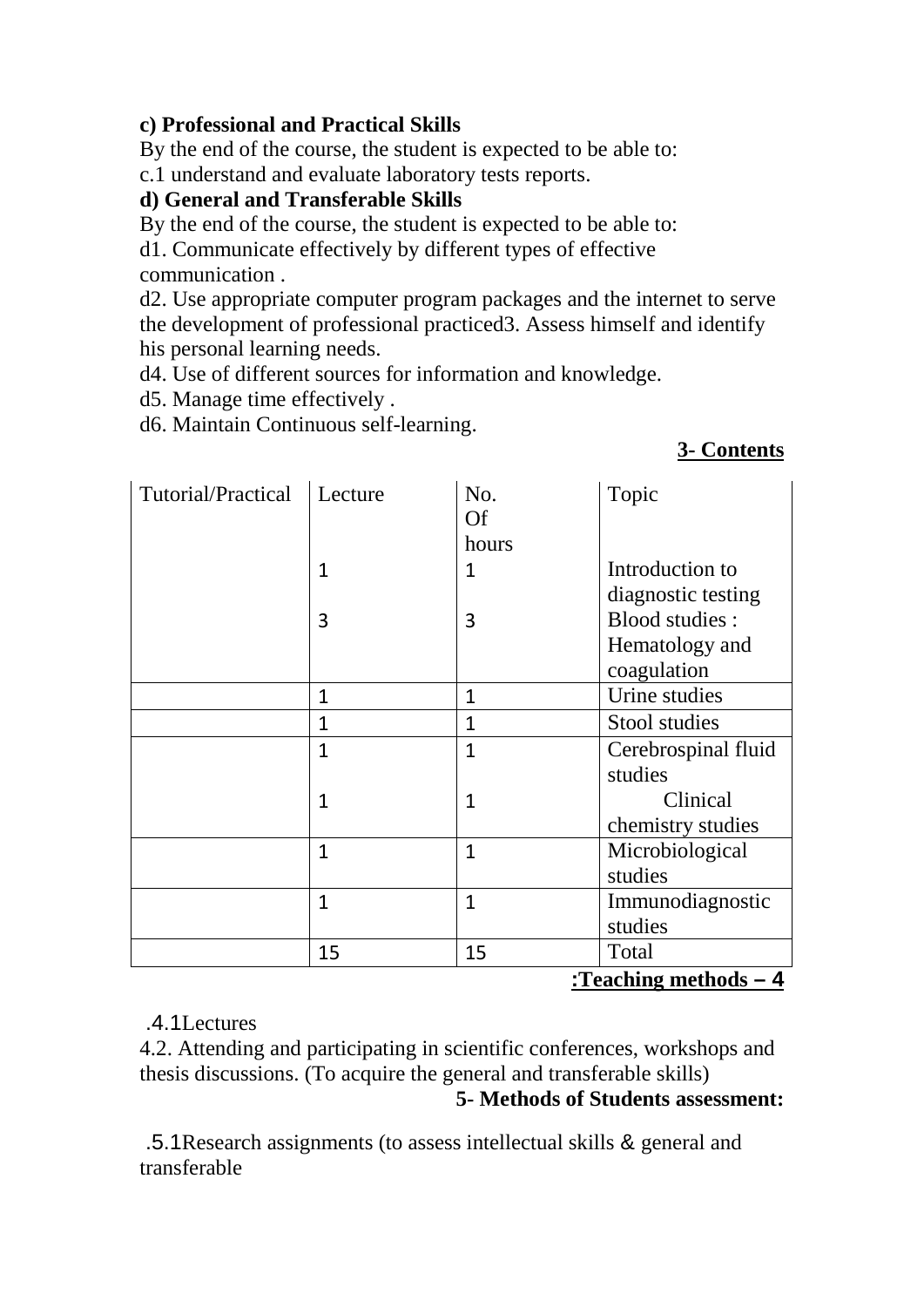skills)

- 5.2. Final written exam , includes:
- Short assay (to assess knowledge and understanding)
- 5.3. Final oral exam , includes:
- Structured oral exam (to assess knowledge and understanding)

#### **Assessment Schedule**

| Assessment 1 | Research assignments | Week: $16 - 20$ |
|--------------|----------------------|-----------------|
| Assessment 2 | Final written exam   | Week: $22 - 24$ |
| Assessment 3 | Final oral exam      | Week: $22 - 24$ |

#### **Weighting of Assessments**

| Assessment 1 | Research assignments | Formative-only          |
|--------------|----------------------|-------------------------|
| Assessment 2 | Final written exam   | 70 % (degree from 150)  |
| Assessment 4 | Final oral exam      | $30\%$ (degree from 50) |
| Total        |                      | $100\%$                 |

# *<sup>U</sup>***6- List of References**

# **-6.1Course Notes**

Lecture notes prepared by the staff members in the department.

# **6.2- Essential Books (Text Books)**

Manual of laboratory and diagnostic tests , 2002

# **6.3- Recommended Books**

Essential hematology , 2006

Tids ,Clinical chemistry 2006

# 6**.4- Periodicals, Web Sites**,

American Journal of hematology

Journal of clinical chemistry

Websites :

*<sup>U</sup>*http://www.ncbi.nlm.gov/*<sup>U</sup>*

*<sup>U</sup>*www.Findarticle.com*<sup>U</sup>*

*<sup>U</sup>*www.Freemedicaljournals.com*<sup>U</sup>*

# *<sup>U</sup>***7- Facilities Required for Teaching and Learning**

# **-1Adequate infrastructure:**

Including teaching places, comfortable desks, good source of aeration, bathrooms, good illumination, safety and security tools.

# **2- Teaching tools:**

Including screens, computers, data show, projectors, flip charts, white boards